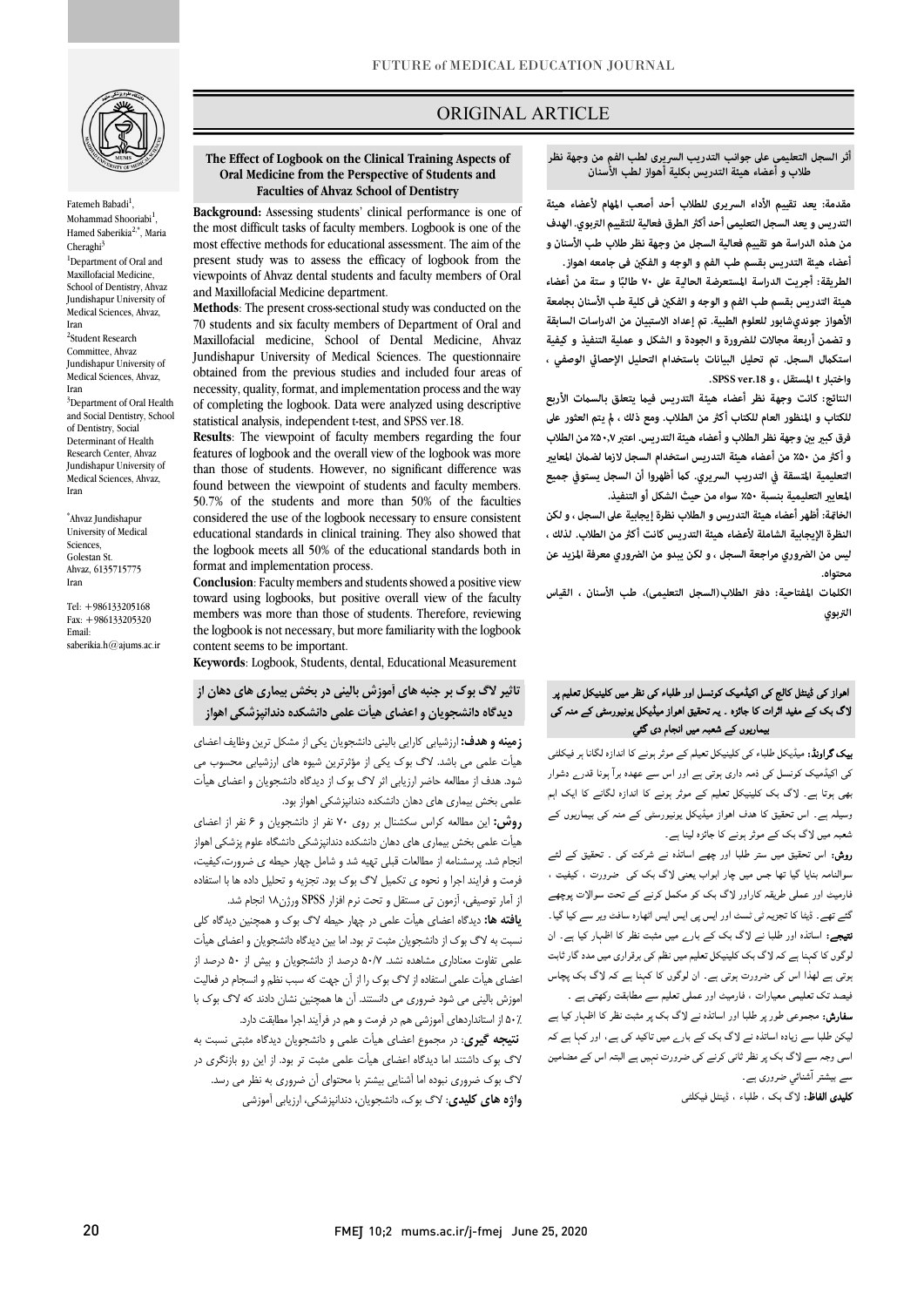# **INTRODUCTION**

In medical education, the clinical education has a strong relationship with the quality of the clinical learning environment i.e. the theoretical knowledge that transfers into clinical practice (1). Assessment of student performance in clinical settings is one of the most difficult tasks of faculty members and health education specialists (2). In clinical evaluation, the student's exposure to the patient and student's progress in achieving the objectives of the desired skills must be assessed (3). Evaluation of education programs and identifying the strengths and weaknesses in training process reinforce the positive aspects and assist education decision makers to initiate meaningful change in education (4). A wide range of clinical assessment methods are currently available including observational measurement, rating scales, student writing portfolio report, systematic daily or hourly record of activities or logbook (5). One of the methods to solve clinical problems is to continuously evaluate the achievement with reference to a certain goals and objectives designed by education program using logbook (6). Logbook is one of the powerful positive steering assessment methods on learning and educational curriculum  $(7).$ 

A logbook is a booklet of skills which describes some of the main tasks students are expected to perform. After completing each of the assignments and recording the details including date, time, and manner, the academic and clinical performance of students are monitored and approved by faculties using paper-based students' logbook (8). So, recording the detailed data in the operational logbook avoids forgetting, pedagogical bias, and students' misunderstandings and misconceptions (9). Learning goals are already set in the logbook, and students receive equal educational opportunities (10). Logbooks can help teachers and students to achieve educational and clinical goals as they reduce the gap between theoretical knowledge and clinical practice (7). Various studies have shown that the use of logbooks is more effective than traditional evaluation methods (11, 12). Unfortunately, most evaluation methods evaluate professional knowledge, not professional competence (13). The results of some studies have shown that the contents of some logbooks are far from ideal educational pattern and do not provide feedback on students' performance and adaptation of instruction, so they require some modification (14, 15). A study on Nottingham University students' logbooks has shown improved overall trend; however, some faculties and students are not familiar with the purpose and importance of using logbooks. Also, some students were reluctant to record their actions and share their activities in order to receive signed consent from their faculties (16). There is a little evidence in the literature regarding the use of a clinical logbook to evaluate dental education. In a study conducted at School of Dentistry of Shiraz University, the findings showed that logbooks help teachers and students to achieve their educational and clinical goals due to the reduced gap between theoretical knowledge and clinical performance, despite the fact that the students were reluctant to fill their logbooks (17). The aim

 the clinical training aspects of oral medicine from the perspective of students and faculties of Department of Oral and Maxillofacial Medicine, School of Dentistry, Ahvaz Jundishapur University of Medical Sciences (AJUMS). of the present study was to assess the effect of logbook on

#### **METHODS**

 The present cross-sectional study was conducted in 2019 at the AJUMS School of dentistry. The participants included six  $(n=6)$  faculty members and 70  $(n=70)$  dental students in course of diagnosis of oral diseases (practical 2). The students participated in this study were all from the same entry; however, students with different entries were excluded from the study. All the students were qualified for grade point average (GPA) of "15.66". the 8th semester who were registered and enrolled for a the study and were at the high level of proficiency with the

 Data were collected using a written questionnaire and logbook. The logbook was designed and approved by a number of faculty members at the department of oral and the Ministry of Health in Iran. Application of designed logbook was approved by Department of Education Development Center (EDC), AJUMS. maxillofacial medicine according to the chapters provided by

 The questionnaire was developed based on the previous confirmed by faculties of oral and maxillofacial medicine department. The reliability of the questionnaire was determined by administering 10 dental students responded to the questionnaire twice in a 10-day interval. The reliability of questionnaire was confirmed). The questionnaire was divided into two sections including demographic information and questions about the quality and necessity of using the logbook, as well as an open-ended questionnaire contained demographic information. The second part consisted of 42 questions that described the participants' views on the logbook in four domains as following: 1- The necessity of using the logbook including 8  $1 =$  disagree,  $2 =$  Neutral,  $3 =$  agree, and  $4 =$  strongly agree with the minimum and maximum scores of 0-32). 2- How to complete the logbook including 4 questions on a 5-point Likert scale ( $0=$  strongly disagree,  $1=$  disagree,  $2=$  Neutral, maximum scores of 0-16). 3- Quality of the logbook content including 22 questions on a 5-point Likert scale  $(0=$  strongly disagree,  $1=$  disagree,  $2=$  Neutral,  $3=$  agree, and  $4=$  strongly agree with the minimum and maximum scores of 0- logbook implementation including 8 questions on a 5-point Likert scale  $(0=$  strongly disagree,  $1=$  disagree,  $2=$  Neutral,  $3=$  agree, and  $4=$  strongly agree with the minimum and maximum scores of 0-32). The minimum and maximum questionnaire also included an open-ended question. After course registration, students were provided with a logbook. Students were logged their attendance in details (date, time, relevant studies (18). The questionnaire validity was coefficient of correlation between the two tests was 80% (the question about participants' viewpoints. The first part of the questions on a 5-point Likert scale  $(0=$  strongly disagree,  $3=$  agree, and  $4=$  strongly agree with the minimum and 88). 4- Consequences of designing the form and process of scores in four domains were 0 and 169, respectively. The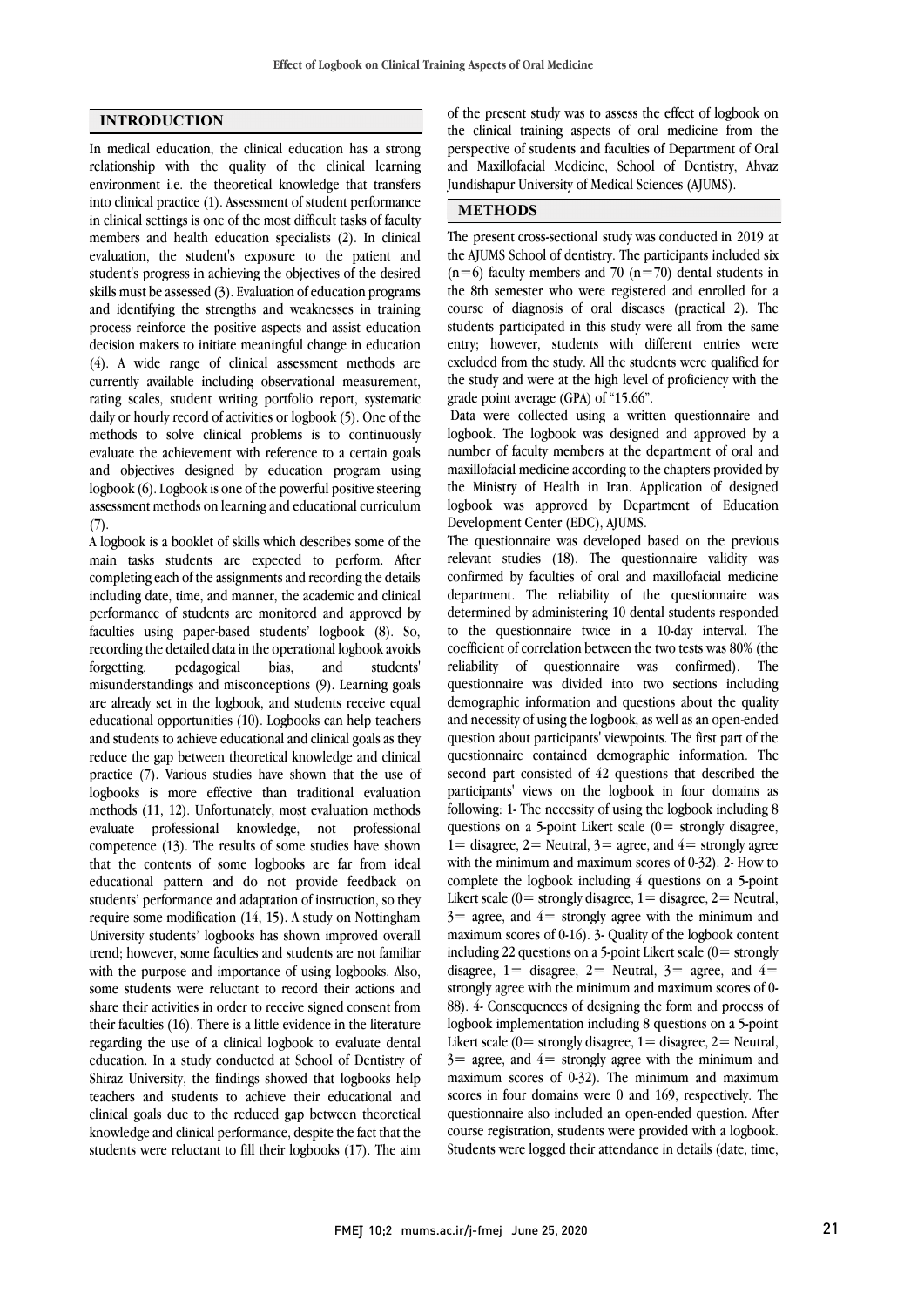j j

 and their attendance signed off and approved at the end of the clinical tasks. At the end of the semester students were asked to complete the questionnaire. The detailed notes were explained to the students and informed consent was obtained. The students completed the questionnaire in the descriptive statistics, independent t-test, and SPSS ver.18. student participation, quality of performance) in the logbook presence of the interviewer. Data were analyzed using

# **RESULTS**

 analyzed using descriptive statistics (mean and standard deviation) and independent t-test to compare participants' In the present study, the data from the questionnaire were viewpoints.

 The mean age of students and faculty members was 23.6 and the students were female. The faculties had specialized doctoral degrees in the field of oral diseases. The mean score of self-assessment of the faculty members and students are 36.8 years, respectively. 66.6% of the faculties and 67.1% of presented in Table 1.

 study (1-The necessity of using the logbook 2- How to complete the Logbook 3- Quality of Logbook content 4- Consequences of designing the form and process of logbook implementation) was more than those of the students. But, of the indices, i.e. no significant difference was observed between faculties' and students' viewpoints (p-value=0.451). 50.7% of the students and more than 50% of the faculties believed that using the logbook causes discipline and The mean score of faculty members in the four domain of according to Table 2, this difference was not significant in any

 consistency in educational activities (Table 3). Over 66.7% of perform clinical tasks and also increase student's awareness of educational objectives, and over 45.7% of the students also faculties believed that logbooks enhance students' ability to agreed with them.

The students' and faculties' viewpoints on the quality of the the faculties believed that the educational goals, the overall report of the number of clinical activities in each course, and students clinical evaluation item were included in the logbook and the clinical activities designs were consistent with the students' ability. More than 69.2% of the students<br>agreed with the faculties' viewpoints logbook content are shown in Table 4. More than 66.7% of agreed with the faculties' viewpoints.

 The results of table 5 indicate that the format and implementation process designed in the logbook meet 50% of the needsand expectations from the viewpoint of students 56.3% of the students were interested in completing the and faculties. Concerning how to fill the logbook, more than logbook (Table 6).

 The results of the study showed that 20% of the participants believed that using the electronic logbooks and correcting Furthermore, assigning a higher score for filling the logbook in the final exam was recommended by participants. their appearance improve the quality of logbooks.

ֺ֝

### **DISCUSSION**

 The aim of the present study was to evaluate the effect of logbook on the clinical training aspects of oral medicine from the perspective of students and faculties of AJUMS Department of Oral and Maxillofacial Medicine, School of Dentistry.

| Table 1. Mean and standard deviation of scores from all individual items among students and faculties |                |         |           |                        |
|-------------------------------------------------------------------------------------------------------|----------------|---------|-----------|------------------------|
| Type of assessment                                                                                    | Participants   | Mean    | <b>SD</b> | <b>Std. Error Mean</b> |
| Necessity                                                                                             | Student        | 21.086  | 7.848     | 0.938                  |
| Necessity                                                                                             | Faculty member | 26.667  | 5.888     | 2.404                  |
| Quality of content                                                                                    | Student        | 61.071  | 18.096    | 2.163                  |
| Quality of content                                                                                    | Faculty member | 62.833  | 15.012    | 6.129                  |
| Format and implementation process                                                                     | Student        | 23.057  | 7.303     | 0.873                  |
| Format and implementation process                                                                     | Faculty member | 25.667  | 5.989     | 2.445                  |
| Overall view                                                                                          | Student        | 105.214 | 31.284    | 3.739                  |
| Overall view                                                                                          | Faculty member | 115.167 | 24.359    | 9.945                  |

|  | Table 2. T-test results comparison of viewpoints of students and faculties |  |  |
|--|----------------------------------------------------------------------------|--|--|
|  |                                                                            |  |  |

| Type of assessment                   | "t"      | Degree of<br>freedom (DF) | Significance<br>level $(a)$ | Mean<br>difference | <b>Standard</b><br>error of mean<br>difference | 95% confidence interval of | the difference |
|--------------------------------------|----------|---------------------------|-----------------------------|--------------------|------------------------------------------------|----------------------------|----------------|
| Necessity                            | $-1.697$ | 74                        | 0.094                       | $-5.581$           | 3.289                                          | $-12.134$                  | 0.972          |
| Quality of content                   | $-0.231$ | 74                        | 0.818                       | $-1.762$           | 7.616                                          | $-16.937$                  | 13.414         |
| Format and<br>implementation process | $-0.849$ | 74                        | 0.398                       | $-2.610$           | 3.072                                          | $-8.731$                   | 3.511          |
| Overall view                         | $-0.758$ | 74                        | 0.451                       | $-9.952$           | 13.129                                         | $-36.113$                  | 16.208         |
|                                      |          |                           |                             |                    |                                                |                            |                |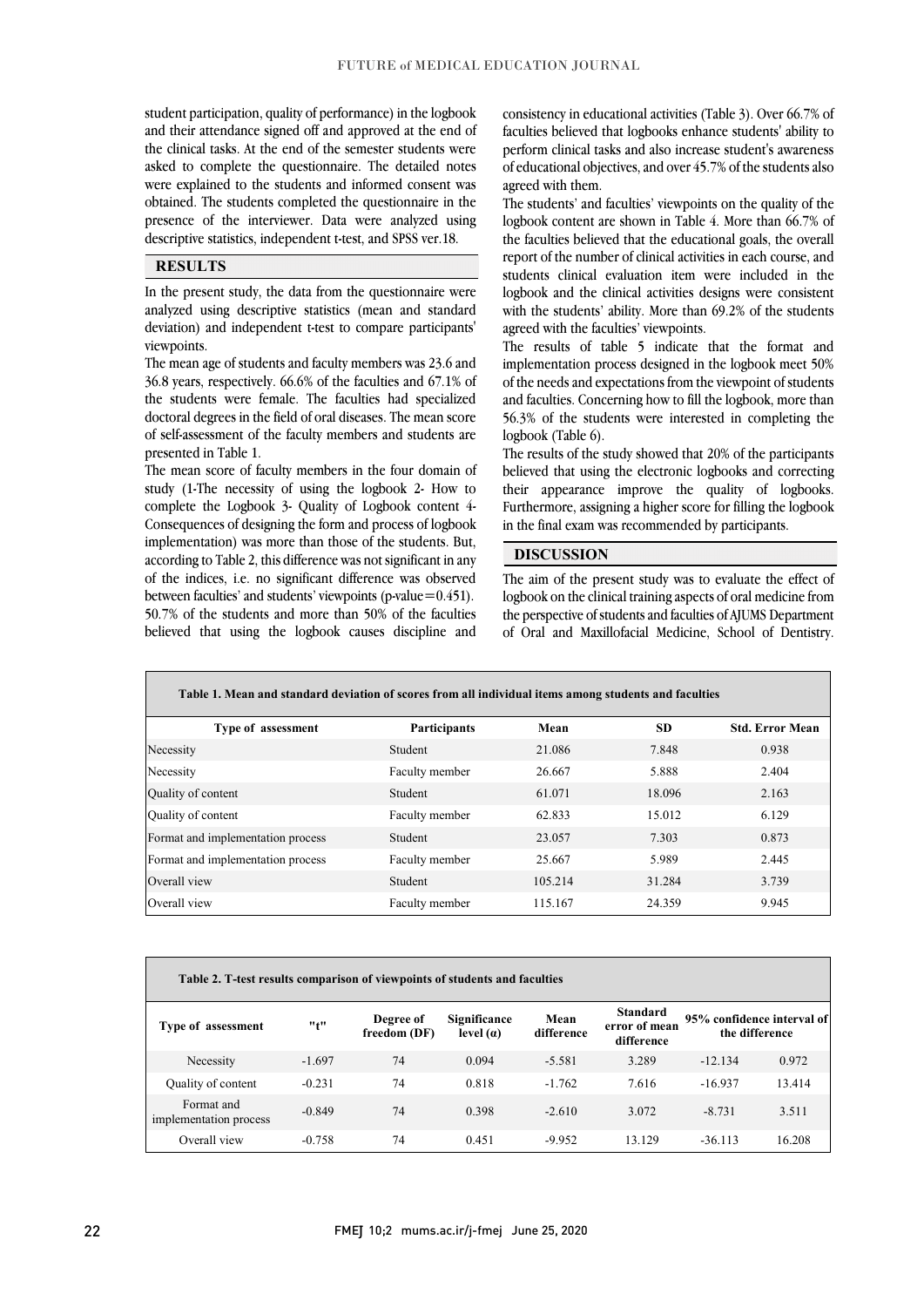| Table 3. The necessity of using logbook from the viewpoints of students and faculties |                      |          |                |          |                   |                      |          |                |         |                   |
|---------------------------------------------------------------------------------------|----------------------|----------|----------------|----------|-------------------|----------------------|----------|----------------|---------|-------------------|
|                                                                                       |                      |          | <b>Student</b> |          |                   |                      | Faculty  |                |         |                   |
| <b>Item</b>                                                                           | strongly<br>disagree | disagree | <b>Neutral</b> | agree    | strongly<br>agree | strongly<br>disagree | disagree | <b>Neutral</b> | agree   | strongly<br>agree |
|                                                                                       |                      |          |                |          |                   | Number $(\%)$        |          |                |         |                   |
| The use of logbooks is<br>essential                                                   | 4(5.7)               | 11(15.7) | 12(17.1)       | 30(42.9) | 13(18.6)          | 0(0)                 | 0(0)     | 1(16.7)        | 2(33.3) | 3(50)             |
| Increases students'<br>motivation                                                     | 5(7.1)               | 9(12.9)  | 12(17.1)       | 31(44.3) | 13(18.6)          | 0(0)                 | 0(0)     | 1(16.7)        | 3(50)   | 2(33.3)           |
| improve teacher evaluations                                                           | 2(2.9)               | 10(14.3) | 8(11.4)        | 27(38.6) | 23(32.9)          | 0(0)                 | 0(0)     | 1(16.7)        | 2(33.3) | 3(50)             |
| Improve discipline and<br>consistency in educational<br>activities                    | 3(4.3)               | 7(10.1)  | 6(8.7)         | 35(50.7) | 18(26.1)          | 0(0)                 | 0(0)     | 1(16.7)        | 2(33.3) | 3(50)             |
| Increases students' ability to<br>perform clinical tasks                              | 3(4.3)               | 13(18.6) | 9(12.9)        | 30(42.9) | 15(21.4)          | 0(0)                 | 0(0)     | 1(16.7)        | 1(16.7) | 4(66.7)           |
| Increases students'<br>awareness of educational<br>objectives                         | 3(4.3)               | 10(14.3) | 8(11.4)        | 32(45.7) | 17(24.3)          | 0(0)                 | 0(0)     | 1(16.7)        | 1(16.7) | 4(66.7)           |
| Improve student theoretical<br>knowledge in relation to<br>clinical practice          | 3(4.3)               | 11(15.7) | 12(17.1)       | 33(47.1) | 11(15.7)          | 0(0)                 | 0(0)     | 1(16.7)        | 3(50)   | 2(33.3)           |
| Improves student attitude                                                             | 4(5.7)               | 10(14.3) | 14(20)         | 29(41.4) | 13(18.6)          | 0(0)                 | 0(0)     | 1(16.7)        | 2(33.3) | 3(50)             |

| Table 4. The quality of content logbook from the viewpoints of students and faculties                               |                             |                 |                |          |                          |                             |                 |                |         |                          |
|---------------------------------------------------------------------------------------------------------------------|-----------------------------|-----------------|----------------|----------|--------------------------|-----------------------------|-----------------|----------------|---------|--------------------------|
|                                                                                                                     |                             | <b>Faculty</b>  |                |          |                          |                             |                 |                |         |                          |
| <b>Item</b>                                                                                                         | <b>Strongly</b><br>disagree | <b>Disagree</b> | <b>Neutral</b> | Agree    | <b>Strongly</b><br>agree | <b>Strongly</b><br>disagree | <b>Disagree</b> | <b>Neutral</b> | Agree   | <b>Strongly</b><br>agree |
|                                                                                                                     |                             |                 |                |          |                          | Number $(\% )$              |                 |                |         |                          |
| <b>Educational Objectives are</b><br>included in the log books                                                      | 2(2.9)                      | 3(4.3)          | 14(20)         | 34(48.6) | 17(24.3)                 | 0(0)                        | 0(0)            | 2(33.3)        | 0(0)    | 4(66.7)                  |
| Minimum educational<br>requirements for each<br>course are included in the<br>logbook                               | 2(2.9)                      | 5(7.1)          | 13(18.6)       | 35(50)   | 15(21.4)                 | 0(0)                        | 0(0)            | 3(50)          | 0(0)    | 3(50)                    |
| The introductory guidelines<br>for each course are included<br>in the logbook                                       | 2(2.9)                      | 2(2.9)          | 12(17.1)       | 38(54.3) | 16(22.9)                 | 0(0)                        | 1(16.7)         | 2(33.3)        | 0(0)    | 3(50)                    |
| A list of student study<br>resources is included in the<br>logbook                                                  | 3(4.3)                      | 6(8.6)          | 11(15.7)       | 35(50)   | 15(21.4)                 | 0(0)                        | 1(16.7)         | 3(50)          | 0(0)    | 2(33.3)                  |
| The clinical skills that a<br>student must learn during<br>each course are included in<br>the logbook               | 2(2.9)                      | 6(8.6)          | 8(11.4)        | 37(52.9) | 17(24.3)                 | 0(0)                        | 1(16.7)         | 3(50)          | 0(0)    | 2(33.3)                  |
| Presentation of scientific<br>conferences in each course<br>is included in the logbook.                             | 2(2.9)                      | 2(2.9)          | 13(18.6)       | 37(52.9) | 16(22.9)                 | 0(0)                        | 1(16.7)         | 2(33.3)        | 1(16.7) | 2(33.3)                  |
| Overall report of the<br>number of clinical<br>activities performed in<br>each period is included in<br>the logbook | 2(2.9)                      | 3(4.3)          | 13(18.8)       | 33(47.8) | 18(26.1)                 | 0(0)                        | 0(0)            | 2(33.3)        | 0(0)    | 4(66.7)                  |
| Ethics and professional<br>skills module are provided<br>in the logbook                                             | 3(4.3)                      | 8(11.4)         | 13(18.6)       | 27(38.6) | 19(27.1)                 | 0(0)                        | 0(0)            | 2(33.3)        | 1(16.7) | 3(50)                    |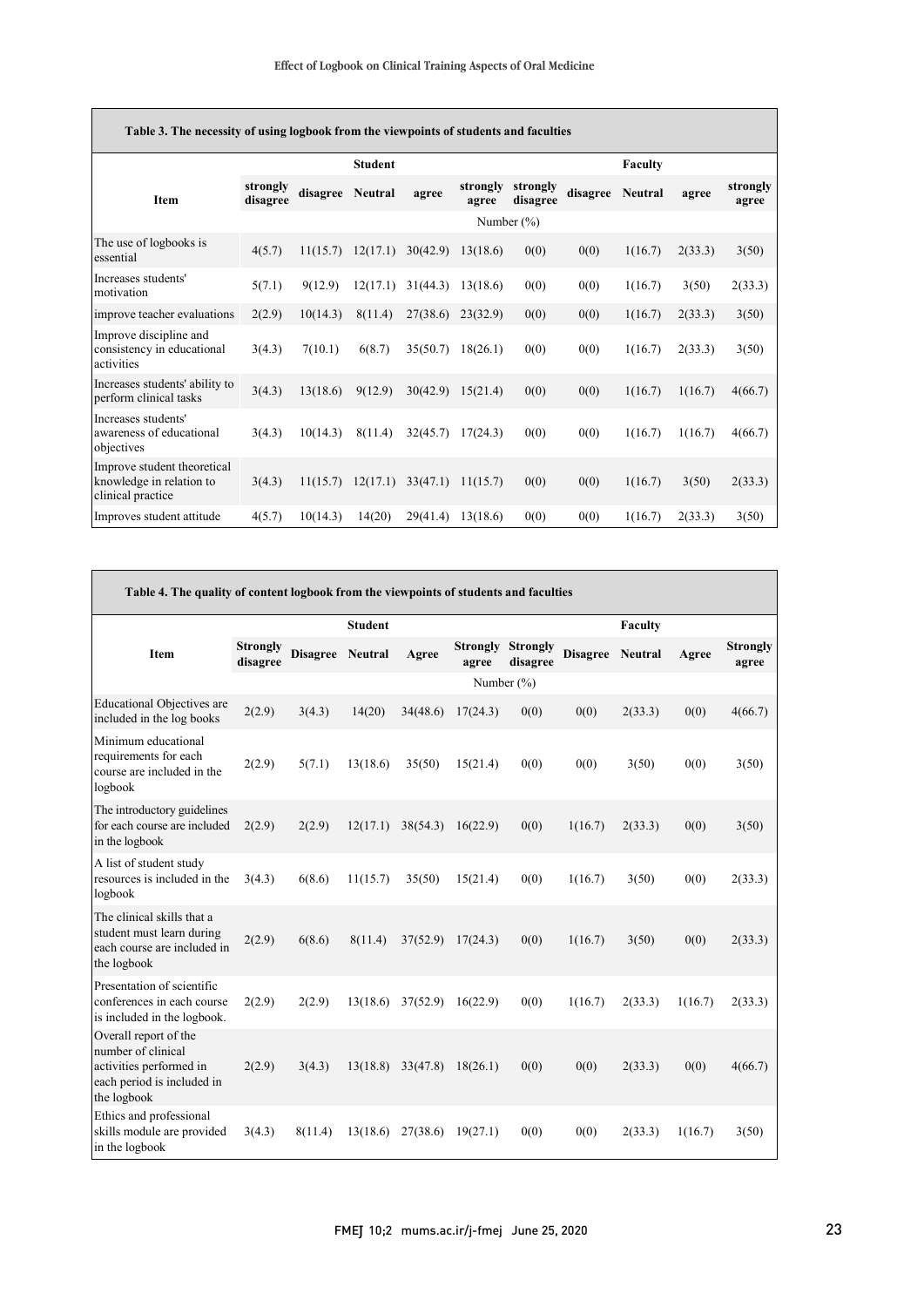| <b>Table 4. Continued</b>                                                                                           |                      |                  |                |                       |                   |                             |                  |         |         |                          |
|---------------------------------------------------------------------------------------------------------------------|----------------------|------------------|----------------|-----------------------|-------------------|-----------------------------|------------------|---------|---------|--------------------------|
|                                                                                                                     |                      |                  | <b>Student</b> |                       |                   |                             |                  | Faculty |         |                          |
| <b>Item</b>                                                                                                         | Strongly<br>disagree | Disagree Neutral |                | Agree                 | Strongly<br>agree | <b>Strongly</b><br>disagree | Disagree Neutral |         | Agree   | <b>Strongly</b><br>agree |
|                                                                                                                     |                      |                  |                |                       |                   | Number $(\%)$               |                  |         |         |                          |
| The educational goals<br>listed in the logbook are<br>consistent with the clinical<br>lesson plan                   | 3(4.3)               | 6(8.7)           | 15(21.7)       | 25(36.2)              | 20(29)            | 0(0)                        | 0(0)             | 2(33.3) | 2(33.3) | 2(33.3)                  |
| The minimum educational<br>requirements listed in the<br>logbook are consistent<br>with the clinical lesson<br>plan | 3(4.3)               | 4(5.7)           | 13(18.6)       | 32(45.7)              | 18(25.7)          | 1(16.7)                     | 0(0)             | 1(16.7) | 1(16.7) | 3(50)                    |
| The internal regulations<br>listed in the logbook are<br>consistent with the clinical<br>lesson plan                | 5(7.4)               | 5(7.4)           | 14(20.6)       | 26(38.2)              | 18(26.5)          | 1(16.7)                     | 0(0)             | 2(33.3) | 1(16.7) | 2(33.3)                  |
| References listed in the<br>logbook are consistent<br>with the clinical lesson<br>plan                              | 6(8.6)               | 5(7.1)           | 15(21.4)       | 27(38.6)              | 17(24.3)          | 1(16.7)                     | 0(0)             | 2(33.3) | 1(16.7) | 2(33.6)                  |
| The clinical skills listed in<br>the logbook are consistent<br>with the clinical lesson<br>plan                     | 3(4.3)               | 7(10)            | 11(15.7)       | 30(42.9)              | 19(27.1)          | 0(0)                        | 0(0)             | 2(33.3) | 1(16.7) | 3(50)                    |
| The activities planned in<br>the logbook are relevant<br>to the needs of the students                               | 3(4.4)               | 4(5.9)           | 12(17.6)       | 32(47.1)              | 17(25)            | 0(0)                        | 0(0)             | 1(16.7) | 2(33.3) | 3(50)                    |
| The activities designed for<br>the logbook are in line<br>with the clinical facilities                              | 6(9)                 | 7(10.4)          | 9(13.4)        | 29(43.3)              | 16(23.9)          | 0(0)                        | 0(0)             | 1(16.7) | 3(50)   | 2(33.3)                  |
| The information required<br>for any activity is<br>appropriate for processing<br>activities                         | 2(2.9)               | 10(14.5)         | 10(14.5)       | 32(46.4)              | 15(21.7)          | 0(0)                        | 0(0)             | 2(33.3) | 1(16.7) | 3(50)                    |
| The activities planned in<br>the logbook are consistent<br>with the students abilities                              | 4(5.9)               | 4(5.9)           |                | $13(19.1)$ $32(47.1)$ | 15(22.1)          | 0(0)                        | 0(0)             | 1(16.7) | 1(16.7) | 4(66.7)                  |
| Some of the designed<br>activities are considered as<br>extra activity                                              | 2(2.9)               | 4(5.8)           | 19(27.5)       | 27(39.1)              | 17(24.6)          | 2(33.3)                     | 1(16.7)          | 2(33.3) | 0(0)    | 1(16.7)                  |
| The layout of the logbook<br>is desirable                                                                           | 3(4.3)               | 7(10.1)          | 8(11.6)        | 29(42)                | 22(31.9)          | 0(0)                        | 0(0)             | 2(33.3) | 3(50)   | 1(16.7)                  |
| Logbook provides<br>faculties's inside advice for<br>students clinical errors                                       | 2(2.9)               | 6(8.7)           | 11(15.9)       | 34(49.3)              | 16(23.2)          | 0(0)                        | 0(0)             | 2(33.3) | 2(33.3) | 2(33.3)                  |
| Logbook provides items<br>for evaluation of the<br>student                                                          | 2(2.9)               | 5(7.1)           | 7(10)          | 35(50)                | 21(30)            | 0(0)                        | 0(0)             | 1(16.7) | 4(66.7) | 1(16.7)                  |
| Logbook provides items<br>for student self-assessment<br>in                                                         | 3(4.3)               | 4(5.7)           | 12(17.1)       | 28(40)                | 23(32.9)          | 0(0)                        | 2(33.3)          | 3(50)   | 0(0)    | 1(16.7)                  |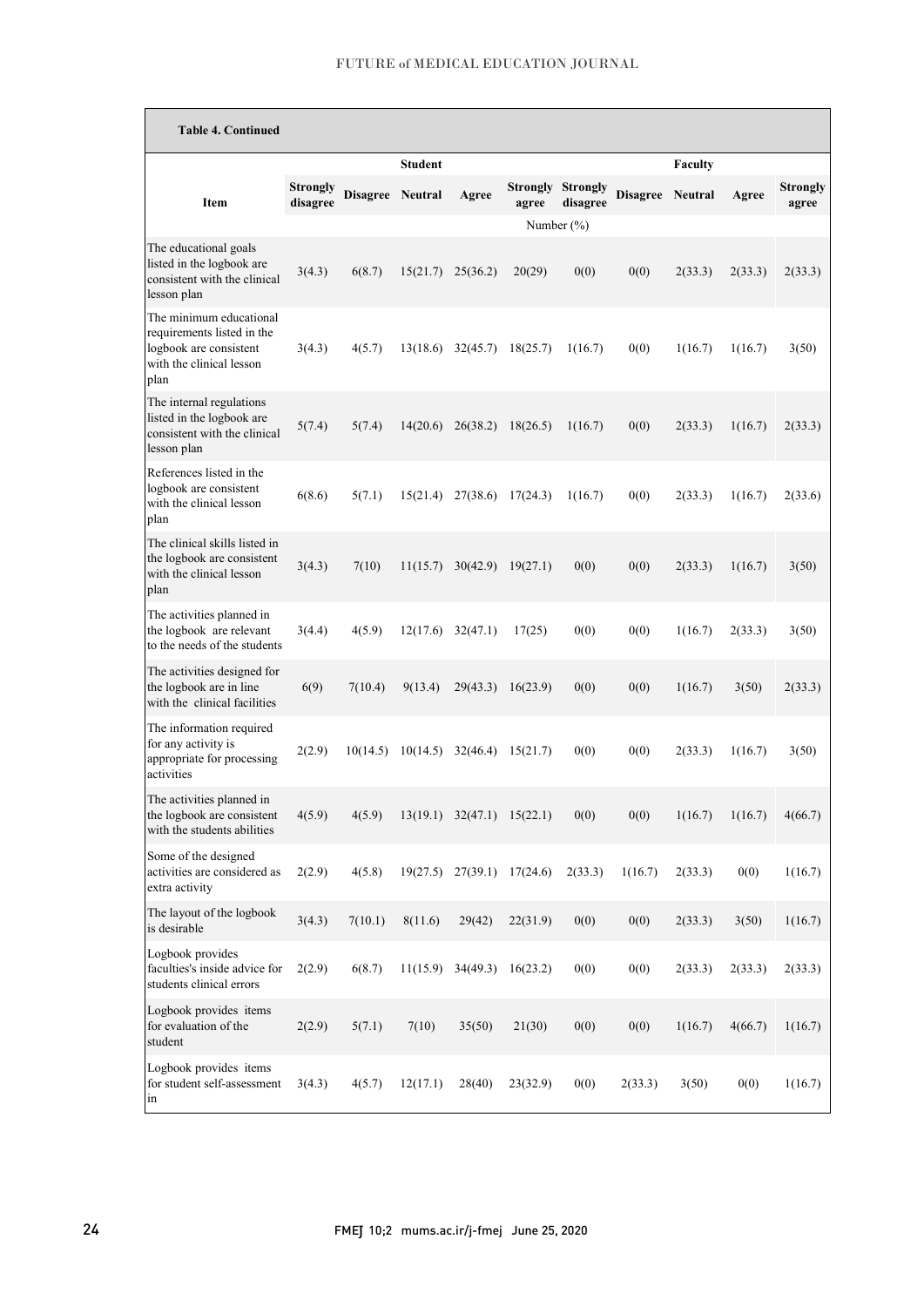| Table 5. Format and implementation process of logbook from the viewpoints of students and faculties |                             |                 |                |          |                          |                             |                 |         |         |                          |  |
|-----------------------------------------------------------------------------------------------------|-----------------------------|-----------------|----------------|----------|--------------------------|-----------------------------|-----------------|---------|---------|--------------------------|--|
|                                                                                                     |                             |                 | <b>Student</b> |          |                          |                             |                 | Faculty |         |                          |  |
| <b>Item</b>                                                                                         | <b>Strongly</b><br>disagree | <b>Disagree</b> | <b>Neutral</b> | Agree    | <b>Strongly</b><br>agree | <b>Strongly</b><br>disagree | <b>Disagree</b> | Neutral | Agree   | <b>Strongly</b><br>agree |  |
|                                                                                                     |                             |                 |                |          |                          | Number $(\% )$              |                 |         |         |                          |  |
| Introducing the student to<br>the learning tasks in each<br>department                              | 2(2.9)                      | 2(2.9)          | 10(14.3)       | 35(50)   | 21(30)                   | 0(0)                        | 0(0)            | 1(16.7) | 2(33.3) | 3(50)                    |  |
| Targeting students' efforts<br>toward learning assigned<br>tasks                                    | 2(2.9)                      | 5(7.1)          | 10(14.3)       | 33(47.1) | 20(28.6)                 | 0(0)                        | 0(0)            | 1(16.7) | 3(50)   | 2(33.3)                  |  |
| Targeting teachers' efforts<br>in teaching assigned tasks                                           | 3(4.3)                      | 6(8.6)          | 12(17.1)       | 30(42.9) | 19(27.1)                 | 0(0)                        | 0(0)            | 1(16.7) | 3(50)   | 2(33.3)                  |  |
| Creating educational<br>requirements for students                                                   | 3(4.3)                      | 3(4.3)          | 14(20)         | 30(42.9) | 20(28.6)                 | 0(0)                        | 0(0)            | 1(16.7) | 3(50)   | 2(33.3)                  |  |
| developing positive<br>teacher-student interaction                                                  | 4(5.8)                      | 4(5.8)          | 13(18.8)       | 30(43.5) | 18(26.1)                 | 0(0)                        | 0(0)            | 1(16.7) | 3(50)   | 2(33.3)                  |  |
| Encouraging faculties to<br>observe student practice<br>and provide feedback                        | 3(4.3)                      | 5(7.1)          | 11(15.7)       | 29(41.4) | 22(31.4)                 | 0(0)                        | 0(0)            | 1(16.7) | 3(50)   | 2(33.3)                  |  |
| Documenting student<br>internal activity                                                            | 3(4.3)                      | 7(10)           | 10(14.3)       | 26(37.1) | 24(34.3)                 | 0(0)                        | 0(0)            | 1(16.7) | 2(33.3) | 3(50)                    |  |
| Scope and standards of<br>students practice in<br>Common diseases                                   | 2(2.9)                      | 5(7.1)          | 9(12.9)        | 32(45.7) | 22(31.4)                 | 0(0)                        | 0(0)            | 1(16.7) | 3(50)   | 2(33.3)                  |  |

| Table 6. How to fill out logbook from the viewpoints of students and faculties |                             |                 |                |          |                          |                             |                 |          |          |                          |  |  |  |
|--------------------------------------------------------------------------------|-----------------------------|-----------------|----------------|----------|--------------------------|-----------------------------|-----------------|----------|----------|--------------------------|--|--|--|
|                                                                                |                             |                 | <b>Student</b> |          |                          |                             |                 | Faculty  |          |                          |  |  |  |
| <b>Item</b>                                                                    | <b>Strongly</b><br>disagree | <b>Disagree</b> | <b>Neutral</b> | Agree    | <b>Strongly</b><br>agree | <b>Strongly</b><br>disagree | <b>Disagree</b> | Neutral  | Agree    | <b>Strongly</b><br>agree |  |  |  |
|                                                                                |                             |                 |                |          |                          | Number $(\% )$              |                 |          |          |                          |  |  |  |
| I care about completing<br>the logbook                                         | 3(9.4)                      | 8(25)           | 3(9.4)         | 12(37.5) | 6(18.8)                  | 1(2.6)                      | 3(7.9)          | 4(10.5)  | 18(47.4) | 12(31.6)                 |  |  |  |
| I complete the logbook<br>daily                                                | 4(12.5)                     | 5(18.8)         | 9(28.1)        | 10(31.3) | 3(9.4)                   | 1(2.6)                      | 6(15.8)         | 5(13.2)  | 17(44.7) | 9(23.7)                  |  |  |  |
| I consult with faculty<br>members to complete the<br>logbook                   | 3(9.4)                      | 6(18.8)         | 7(21.9)        | 12(37.5) | 4(12.5)                  | 1(2.6)                      | 2(5.3)          | 8(21.1)  | 14(36.8) | 13(34.2)                 |  |  |  |
| I have specific criteria for<br>completing the logbook                         | 2(6.3)                      | 9(28.1)         | 10(31.3)       | 7(21.9)  | 4(12.5)                  | 1(2.8)                      | 2(5.6)          | 11(30.6) | 15(41.7) | 7(19.4)                  |  |  |  |

The findings of the present study showed that faculty members and students both had positive views toward using a logbook. Faculties' view of logbook was more positive than those of the students, but there was no statistically significant difference between the two groups. Regarding the necessity of using logbooks, faculties and students found it necessary to create discipline in educational activities, increase student's ability to perform clinical tasks, and raise student awareness of educational goals and theory related to clinical practice.

In this study, more than 60% of students and faculties considered logbooks necessary to enhance students' ability to perform clinical tasks.

The results of the study by Wendy et al. in 2001 on 74 medical students in California showed that students who used logbooks in the clinical experience had more ward rounds, higher-acuity patients, and performed more procedures compared to the other group (19). In the present study, the participants found logbooks necessary since it would make a better evaluation of the students (50%) and increase students' motivation (44.3%).

Blake et al. (2002) in a study conducted in Canada showed that logbook can determine student-teacher roles and responsibilities, provide a means for teachers to select appropriate methods, and make it easier for teachers to evaluate the student performance especially at the end of the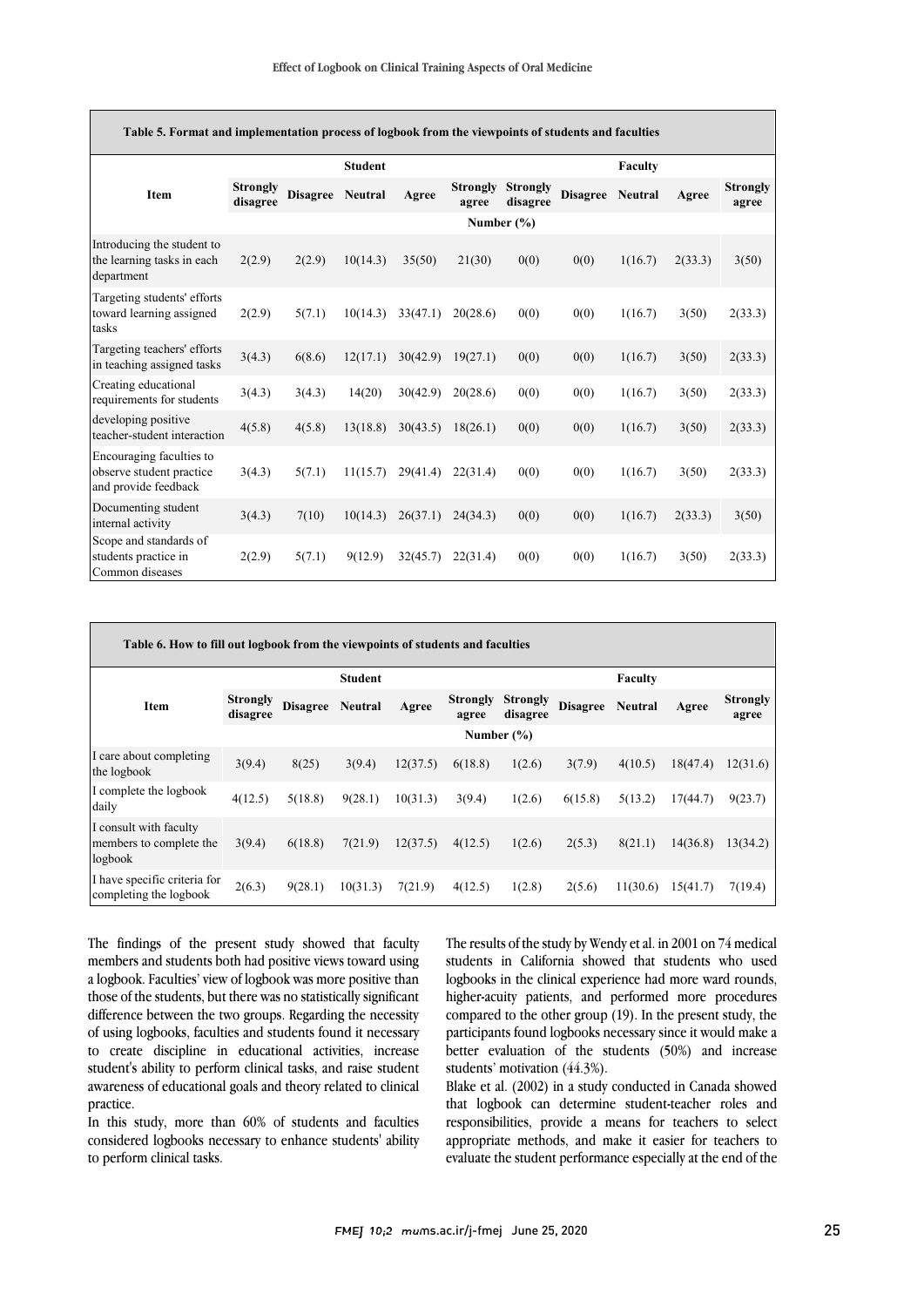student's courses (20).

Mazareie et al. (2016) showed that 60% of the students were satisfied with the logbook and believed that the logbook is a practical and useful assessment tool for evaluating the students and achieving learning objectives. Likewise, logbook was considerd as a practical tool that clearly states the educational objectives and clarifies the minimum requirements for each department (17).

Asgari et al. (2016) reported that logbooks provide educational motivation and increase student satisfaction (21). Cornwall and Doubtfire (2002) examined the use of the Royal College of Psychiatrists' trainee's logbook by a crosssectional survey of psychiatric trainees and their consultant trainers. According to the results of the study, 80% of trainers believed that logbooks would improve the quality of training, while only 60% of trainees shared similar views which it was consistent with the results of the present study (22).

Najafi et al. (2017) in a study showed that 87.5% of faculties and 44% of the students believed that using logbooks was necessary in the practical courses. Regarding the quality of the logbook content, it was also showed that the educational objectives were included in the logbook and meet the student learning needs and ability which was consistent with the results of the present study (18).

Khorashadizadeh and Alavinia (2012) suggested that a logbook has the potential to become an objective assessment tool with the self-evaluation and better accountability which should provide valid, relevant, and reliable data (23).

Regarding the format and process of logbook implementation, the present study had a positive view of the items in this domain which was inconsistent with the results of Najafi et al.'s study (18).

The area of how to complete the log was evaluated only for the students and showed that the attitude of the female students towards the completion of the logbook was significantly more positive than that of the male students. As well as, the results of Najafi et al.'s study showed that a significant number of students cared about completing the logbook and they filled out the logbook everyday (18). But, in the study of Mazareie et al. students did not attach much importance to fill out the logbook due to the heavy workload of the clinical practice and the lack of emphasis on filling out the logbook by faculties (17).

Rees and Sheard (2004) in a study conducted in Nottingham university showed that despite improvement in the general trend, some students and educators are not familiar enough with the importance and objectives of the logbooks (24).

The results of the present study showed that in three areas of necessity, quality of logbook content, and format and its

implementation process of logbook, faculties'viewpoints were more positive than those of the students, but there was no significant difference in their viewpoints. However, in Najafi et al.'s study a significant difference was found between faculties' and students' viewpoints and therefore they considered it necessary to revise the content of the logbook (17).

Murray et al. (2001) in a study concluded that, despite apparently similar timetables, individual students have very different experiences. Therefore, a review on the logbook was considered necessary (25).

 There are two major limitations in this study that could be addressed in future research. First, the study did not focus on alternative assessment methods and also the studied method was not compared with those using the traditional methods. Second, the performance thresholds were calculated regardless of students' scores.

In the present study, revision of the prepared logbook was not considered necessary. However, holding workshops is essential to foster students' learning and optimize students' use of logbooks, so that it can reinforce faculties in logbook assessment.

Faculty members and students showed a positive view on four domains of a logbook (the necessity of using the logbook, how to complete the logbook, quality of the logbook content, consequences of designing the form and process of logbook implementation); however, positive overall view of the faculty members was more than those of the students. Therefore, reviewing the logbooks is not necessary, but more familiarity with the logbook content and supplementary experimental workshops for students seem necessary.

**Ethical considerations:** Ethical issues (Including plagiarism, informed consent, misconduct, data fabrication and/or falsification, double publication and/or submission, redundancy, etc.) have been completely observed by the authors.

#### **ACKNOWLEDGEMENT**

The authors would like to thank the Vice-Chancellor for Research and all the students and faculties involved in this research project.

**Financial Support:** The present study was supported by AJUMS Medical Educational Development Center (EDC) with the code of EDC-9822 and ethical code of IR.AJUMS.REC.1398. 553.

**Conflict of Interest:** None declared.

#### **REFERENCES**

1. Gerzina TM, McLean T, Fairley J. Dental clinical teaching: perceptions of students and teachers. J Dent Educ. 2005;69(12):1377-84.<br>2. Wilkinson TJ.

2. Wilkinson TJ, Frampton CM. undergraduate medical assessments improve prediction of clinical performance. Med Educ. 2004;38(10):1111–6. 3. Tabatabaei MK, Toosi MB. Analytical study of the four-choice conjecture of the Faculty of Medicine of Mashhad University of Medical Sciences in the second semester of 1379-80. J Med Faculty. 2002;45(76):89-95. **Parcian** 

4. Yousefzadeh S, Golmakani N. The Midwifery Students' Perspective about

Clinical Evaluation Based on Log book. J Res Dev Nurs Midwifery. 2012;9(1):103–11. Persian.

5. Mattern WD, Weinholtz D, Friedman CP. The Attending Physician as Teacher. N Engl J Med. 2010;308(19):1129–32.

6. Khaghanizadeh M, Ebadi A, Mohammadi A, Amiri F, Raeisifar A. Log